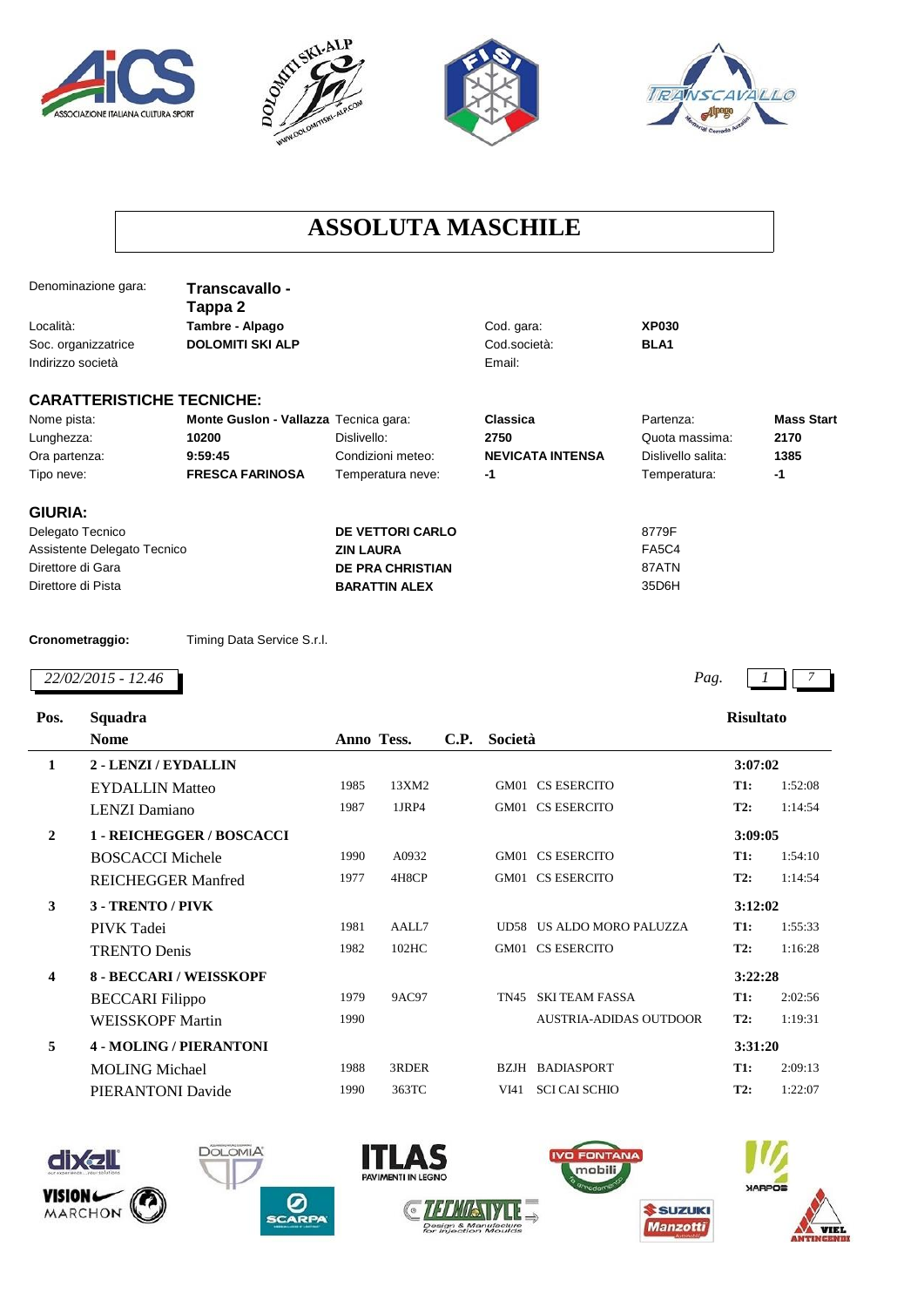| 22/02/2015<br>$-12.46$ | Pag | - |  |
|------------------------|-----|---|--|
|                        |     |   |  |

| Pos.           | Squadra                         |            |              |             |         |                               | <b>Risultato</b> |         |
|----------------|---------------------------------|------------|--------------|-------------|---------|-------------------------------|------------------|---------|
|                | <b>Nome</b>                     | Anno Tess. |              | <b>C.P.</b> | Società |                               |                  |         |
| 6              | 18 - WALDER / BRUGGER           |            |              |             |         |                               | 3:33:38          |         |
|                | <b>BRUGGER Philipp</b>          | 1991       | Austria      |             |         | TEAM ATOMIC/ CONTOUR          | <b>T1:</b>       | 2:10:57 |
|                | <b>WALDER Johannes</b>          | 1986       | Austria      |             |         | TEAM ATOMIC/ CONTOUR          | T2:              | 1:22:41 |
| $\overline{7}$ | 10 - MACCABELLI / PINTARELLI    |            |              |             |         |                               | 3:37:14          |         |
|                | <b>MACCABELLI Michele</b>       | 1976       | 91LAY        |             |         | TNA4 SC VALLE DEI LAGHI       | <b>T1:</b>       | 2:12:42 |
|                | PINTARELLI Gil                  | 1981       | M09EX        |             |         | TNE4 TRIATHLON TRENTINO       | T2:              | 1:24:31 |
| 8              | 23 - DELLA PIETRA / DEL MISSIER |            |              |             |         |                               | 3:38:01          |         |
|                | <b>DELLA PIETRA Elia</b>        | 1986       | 3X192        |             |         | UD58 US ALDO MORO PALUZZA     | <b>T1:</b>       | 2:13:14 |
|                | <b>DEL MISSIER Marco</b>        | 1983       | 3X4W2        |             |         | <b>UD25 SS FORNESE</b>        | T2:              | 1:24:46 |
| 9              | 24 - FRESCURA /FESTINI PURLAN   |            |              |             |         |                               | 3:42:37          |         |
|                | <b>FRESCURA Enrico</b>          | 1977       | <b>DA1XH</b> |             |         | BLA1 DOLOMITI SKI ALP         | <b>T1:</b>       | 2:15:25 |
|                | FESTINI PURLAN Michele          | 1987       | POLP7        |             |         | BLA1 DOLOMITI SKI ALP         | T2:              | 1:27:12 |
| 10             | 7 - BARATTIN / SCANU            |            |              |             |         |                               | 3:44:56          |         |
|                | <b>BARATTIN Raul</b>            | 1970       | 877AA        |             |         | BLA1 DOLOMITI SKI ALP         | <b>T1:</b>       | 2:15:43 |
|                | <b>SCANU Mario</b>              | 1976       | 41FP4        |             |         | UD58 US ALDO MORO PALUZZA     | T2:              | 1:29:13 |
| 11             | 11 - PAT / MATTIATO             |            |              |             |         |                               | 3:47:25          |         |
|                | <b>MATTIATO</b> Andrea          | 1978       | HAT5Y        |             |         | TV36 SC VALDOBBIADENE         | <b>T1:</b>       | 2:18:56 |
|                | <b>PAT</b> Federico             | 1966       | 35EA2        |             |         | TV36 SC VALDOBBIADENE         | <b>T2:</b>       | 1:28:28 |
| 12             | <b>6 - PROTTI / CALZOLARI</b>   |            |              |             |         |                               | 3:47:40          |         |
|                | <b>CALZOLARI</b> Nicola         | 1983       | FA7ND        |             |         | BLA1 DOLOMITI SKI ALP         | T1:              | 2:17:59 |
|                | PROTTI Andrea                   | 1981       | <b>CAVTD</b> |             |         | BLA1 DOLOMITI SKI ALP         | T2:              | 1:29:40 |
| 13             | 59 - JANK / HOCHSTAFFL          |            |              |             |         |                               | 3:48:52          |         |
|                | <b>HOCHSTAFFL Marc</b>          | 1985       | Austria      |             |         | LA SPORTIVA MMOUNTAIN ATT T1: |                  | 2:21:09 |
|                | <b>JANK</b> Andreas             | 1993       | Austria      |             |         | LA SPORTIVA MMOUNTAIN ATT T2: |                  | 1:27:43 |
| 14             | 89 - DARIOLI / MINOGGIO         |            |              |             |         |                               | 3:49:22          |         |
|                | <b>DARIOLI Mauro</b>            | 1990       | <b>AAEPZ</b> |             |         | VB13 S.C. BOGNANCO            | <b>T1:</b>       | 2:18:58 |
|                | <b>MINOGGIO Cristian</b>        | 1984       | E09YA        |             |         | VB02 G.S.A. NUCLEO DI INTRA   | T2:              | 1:30:24 |
| 15             | 12 - TACCHINI / GUSMEROLI       |            |              |             |         |                               | 3:50:01          |         |
|                | <b>GUSMEROLI Marco</b>          | 1993       | <b>HAVWM</b> |             |         | SO38 SC VALTARTANO            | <b>T1:</b>       | 2:20:46 |
|                | <b>TACCHINI</b> Giovanni        | 1984       | 81XE2        |             |         | SO38 SC VALTARTANO            | T2:              | 1:29:15 |
| 16             | <b>42 - FRATTINO / FERRARO</b>  |            |              |             |         |                               | 3:55:06          |         |
|                | FERRARO Alessandro              | 1985       | 3WWAL        |             |         | PN12 SCI CLUB VALCELLINA      | <b>T1:</b>       | 2:23:32 |
|                | FRATTINO Silvano                | 1990       | 84RWR        |             |         | PN12 SCI CLUB VALCELLINA      | T2:              | 1:31:34 |
| 17             | 19 - HOLZER / KOLLER            |            |              |             |         |                               | 3:55:31          |         |
|                | <b>HOLZER Manfred</b>           | 1968       | Austria      |             |         | RENNTEAM-ALPBACHTAL           | <b>T1:</b>       | 2:23:34 |
|                | <b>KOLLER Thomas</b>            | 1965       | Austria      |             |         | DYNAFIT-CROSSTHEALPS.CPM      | T2:              | 1:31:56 |
| 18             | 15 - SALVADOR / DE MIN          |            |              |             |         |                               | 3:55:55          |         |
|                | DE MIN Matteo                   | 1993       | 6331H        |             |         | BLA1 DOLOMITI SKI ALP         | <b>T1:</b>       | 2:23:32 |
|                | <b>SALVADOR Sandro</b>          | 1978       | N04DA        |             |         | BLA1 DOLOMITI SKI ALP         | T2:              | 1:32:22 |
| 19             | 13 - ESLER / DORFMANN           |            |              |             |         |                               | 3:56:06          |         |
|                | <b>DORFMANN Manfred</b>         | 1970       | 53Y7Y        |             |         | BZJL SKIALPRACE VALLE AURINA  | T1:              | 2:23:39 |
|                | <b>ESLER Martin</b>             | 1966       | 64CER        |             |         | TN45 SKI TEAM FASSA           | T2:              | 1:32:27 |
|                |                                 |            |              |             |         |                               |                  |         |













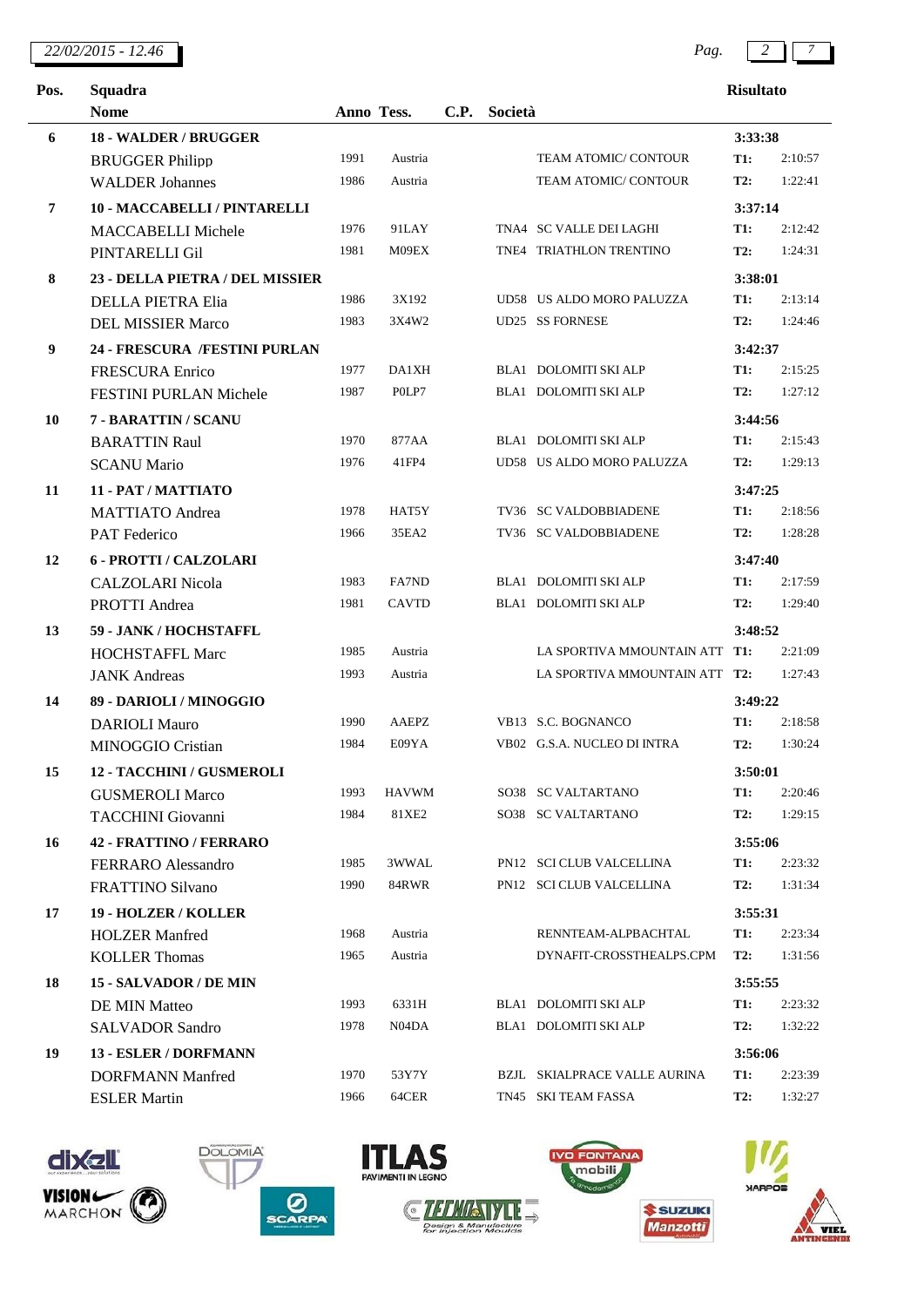## *22/02/2015 - 12.46 Pag. 3 7*

| Pos. | Squadra                         |            |              |             |         |                                     | <b>Risultato</b> |         |
|------|---------------------------------|------------|--------------|-------------|---------|-------------------------------------|------------------|---------|
|      | <b>Nome</b>                     | Anno Tess. |              | <b>C.P.</b> | Società |                                     |                  |         |
| 20   | 21 - DAL PONT / CORAZZA         |            |              |             |         |                                     | 3:56:59          |         |
|      | <b>CORAZZA Germano</b>          | 1972       | EACXM        |             |         | BLA1 DOLOMITI SKI ALP               | <b>T1:</b>       | 2:26:53 |
|      | <b>DAL PONT Federico</b>        | 1988       | P0RN9        |             |         | BLA1 DOLOMITI SKI ALP               | T2:              | 1:30:05 |
| 21   | 55 - ZONTINI / REMEDIO          |            |              |             |         |                                     | 3:57:25          |         |
|      | <b>REMEDIO Giacomo</b>          | 1987       | 61D1T        |             |         | <b>BS92 SC VALDOBBIADENE</b>        | T1:              | 2:25:54 |
|      | <b>ZONTINI</b> Mattia           | 1990       | <b>POMLP</b> |             |         | TNHF VAL RENDENA ASD                | T2:              | 1:31:31 |
| 22   | 76 - IORIATTI / SPONGA          |            |              |             |         |                                     | 4:07:33          |         |
|      | <b>IORIATTI</b> Andrea          | 1972       | 866C6        |             |         | BLA1 DOLOMITI SKI ALP               | <b>T1:</b>       | 2:33:44 |
|      | SPONGA Zeno                     | 1974       | F011L        |             |         | BL28 SC PONTE NELLE ALPI            | T2:              | 1:33:48 |
| 23   | <b>38 - PIVA / PIVA</b>         |            |              |             |         |                                     | 4:08:25          |         |
|      | PIVA Gianluca                   | 1988       | FA66F        |             |         | TNE7 SC PANAROTTA                   | <b>T1:</b>       | 2:32:40 |
|      | PIVA Massimo                    | 1975       | FA664        |             |         | TNE7 SC PANAROTTA                   | T2:              | 1:35:44 |
| 24   | 69 - BONAZZA / DUSI             |            |              |             |         |                                     | 4:13:30          |         |
|      | <b>BONAZZA Mauro</b>            | 1981       | <b>DAMDZ</b> |             |         | TND1 BRENTA TEAM                    | <b>T1:</b>       | 2:38:07 |
|      | <b>DUSI</b> Emiliano            | 1979       | N04WJ        |             |         | TND1 BRENTA TEAM                    | <b>T2:</b>       | 1:35:22 |
| 25   | 83 - SOPPELSA / BRESSAN         |            |              |             |         |                                     | 4:13:50          |         |
|      | <b>BRESSAN Ermanno</b>          | 1975       | 87AVF        |             |         | <b>BL42 SC LA VALLE AGORDINA</b>    | <b>T1:</b>       | 2:36:51 |
|      | SOPPELSA Ferruccio              | 1964       | 3WP0C        |             |         | BL42 SC LA VALLE AGORDINA           | T2:              | 1:36:58 |
| 26   | 52 - THALER / THALER            |            |              |             |         |                                     | 4:17:42          |         |
|      | <b>THALER Sigmund</b>           | 1988       | AAEV7        |             |         | BZ44 A.S.C. SARNTAL AKPIN SPEED     | T1:              | 2:40:21 |
|      | <b>THALER Winfrid</b>           | 1991       | DA8H1        |             |         | BZ44 A.S.C. SARNTAL AKPIN SPEED     | <b>T2:</b>       | 1:37:21 |
| 27   | 25 - SARTORI / FODRINI          |            |              |             |         |                                     | 4:19:13          |         |
|      | <b>FODRINI</b> Matteo           | 1994       | R0HD3        |             |         | VB13 S.C. BOGNANCO                  | <b>T1:</b>       | 2:39:25 |
|      | <b>SARTORI</b> Andrea           | 1993       | <b>R0HCJ</b> |             |         | VB36 SKI TEAM ANDROMIA              | T2:              | 1:39:48 |
| 28   | 81 - AINHAUSER / AINHAUSER      |            |              |             |         |                                     | 4:20:31          |         |
|      | <b>AINHAUSER Thomas</b>         | 1994       | TO356        |             |         | BZ44 A.S.C. SARNTAL AKPIN SPEED     | T1:              | 2:39:12 |
|      | <b>AINHAUSER Walter</b>         | 1983       | 67HF5        |             |         | <b>BZ11 ASV GOSSENSASS</b>          | T2:              | 1:41:19 |
| 29   | 16 - DELLA PIETRA / LOZZA       |            |              |             |         |                                     | 4:21:30          |         |
|      | <b>DELLA PIETRA Fabio</b>       | 1967       | 17NVC        |             |         | UD58 US ALDO MORO PALUZZA           | <b>T1:</b>       | 2:41:36 |
|      | LOZZA Ivan                      | 1963       | 55198        |             |         | <b>UD25 SS FORNESE</b>              | T2:              | 1:39:53 |
| 30   | <b>46 - SCALVINI / DEBALINI</b> |            |              |             |         |                                     | 4:21:45          |         |
|      | <b>DEBALINI</b> Gianluca        | 1974       | CA3HY        |             |         | <b>BS92 SC VALDOBBIADENE</b>        | <b>T1:</b>       | 2:42:31 |
|      | <b>SCALVINI Roberto</b>         | 1973       | 71CWE        |             |         | <b>BS92 SC VALDOBBIADENE</b>        | <b>T2:</b>       | 1:39:14 |
| 31   | 27 - CAPOVILLA / GRUBER         |            |              |             |         |                                     | 4:22:32          |         |
|      | <b>CAPOVILLA Alessandro</b>     | 1973       | 7360X        |             |         | BZ11 ASV GOSSENSASS                 | <b>T1:</b>       | 2:40:00 |
|      | <b>GRUBER Franz</b>             | 1970       | FALE5        |             |         | BZE2 AMATORSPOTVEREIN MARELL        | <b>T2:</b>       | 1:42:31 |
| 32   | 31 - CERESOLI / TRISCONI        |            |              |             |         |                                     | 4:25:56          |         |
|      | <b>CERESOLI</b> Luca            | 1978       | <b>F05N7</b> |             |         | VB02 G.S.A. NUCLEO DI INTRA         | <b>T1:</b>       | 2:45:44 |
|      | <b>TRISCONI Stefano</b>         | 1974       | 90L11        |             |         | VB02 G.S.A. NUCLEO DI INTRA         | T2:              | 1:40:11 |
| 33   | 28 - SANTIN / DORFMANN          |            |              |             |         |                                     | 4:26:28          |         |
|      | <b>DORFMANN</b> Fabian          | 1991       | T02AN        |             |         | <b>BZJL SKIALPRACE VALLE AURINA</b> | <b>T1:</b>       | 2:45:32 |
|      | <b>SANTIN Oswald</b>            | 1962       | 1D11H        |             |         | TN45 SKI TEAM FASSA                 | <b>T2:</b>       | 1:40:56 |
|      |                                 |            |              |             |         |                                     |                  |         |













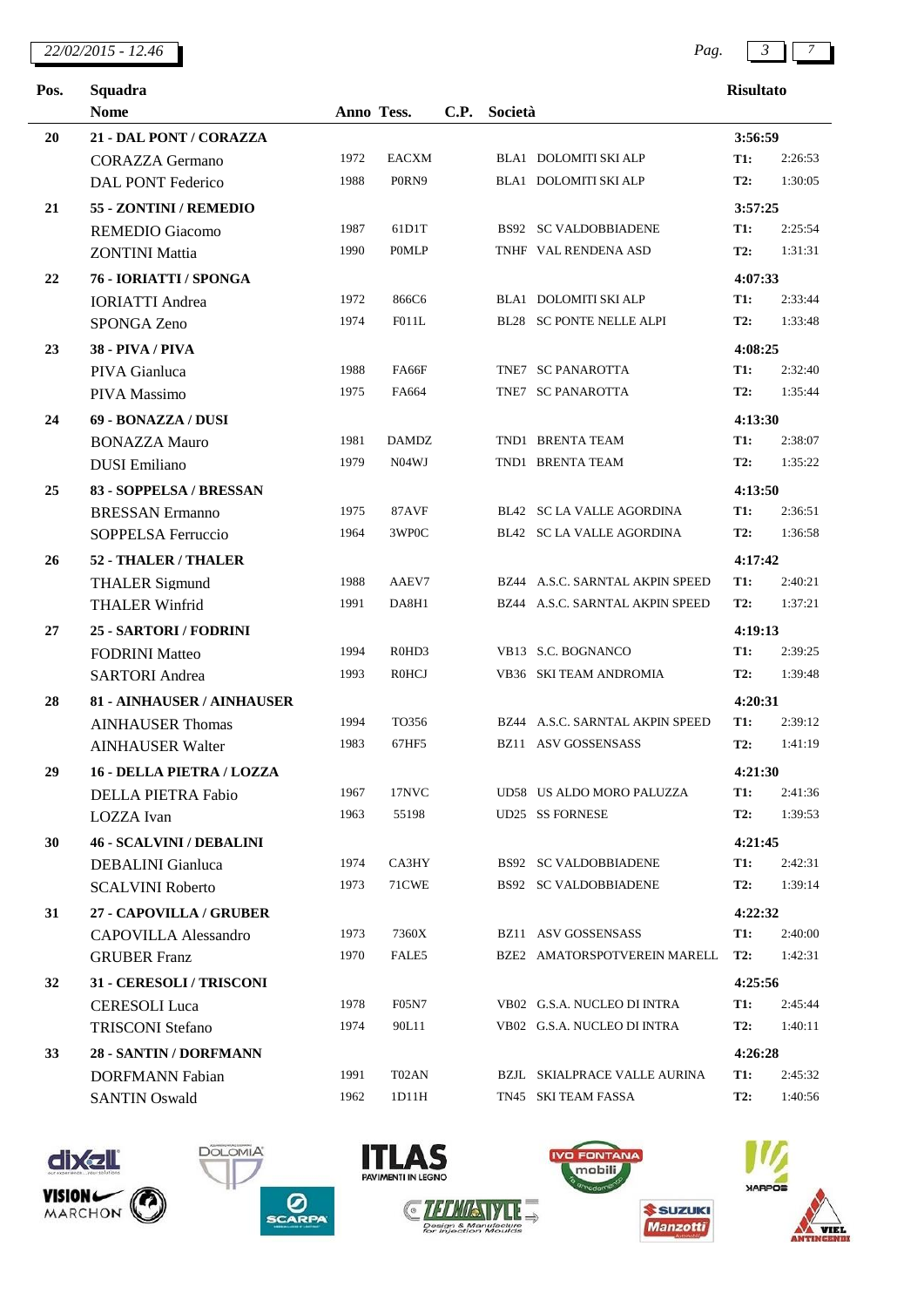### *22/02/2015 - 12.46 Pag. 4 7*

| Pos. | Squadra                         |            |              |      |         |                                 | <b>Risultato</b> |         |
|------|---------------------------------|------------|--------------|------|---------|---------------------------------|------------------|---------|
|      | <b>Nome</b>                     | Anno Tess. |              | C.P. | Società |                                 |                  |         |
| 34   | 47 - AGOSTINI / GIOVANNINI      |            |              |      |         |                                 | 4:26:50          |         |
|      | <b>AGOSTINI Michele</b>         | 1969       | <b>NOEZA</b> |      |         | TNE7 SC PANAROTTA               | <b>T1:</b>       | 2:46:07 |
|      | <b>GIOVANNINI Fulvio</b>        | 1966       | EAMA4        |      |         | TND1 BRENTA TEAM                | T2:              | 1:40:43 |
| 35   | 82 - ZADRA / ZADRA              |            |              |      |         |                                 | 4:27:52          |         |
|      | <b>ZADRA</b> Davide             | 1988       | 1L1DM        |      |         | TNJP SKI TEAM VAL DI NON        | <b>T1:</b>       | 2:46:33 |
|      | <b>ZADRA</b> Mattia             | 1990       | <b>N0F89</b> |      |         | TNJP SKI TEAM VAL DI NON        | T2:              | 1:41:19 |
| 36   | 91 - DAL PIAZ / SELBER          |            |              |      |         |                                 | 4:29:02          |         |
|      | <b>DAL PIAZ Valentino</b>       | 1985       | HA53L        |      |         | TND1 BRENTA TEAM                | <b>T1:</b>       | 2:45:52 |
|      | <b>SELBER Federico</b>          | 1985       | 0DKCD        |      |         | TN62 S.C. MEZZOCORONA           | <b>T2:</b>       | 1:43:09 |
| 37   | 53 - MAINI / SALERI             |            |              |      |         |                                 | 4:31:44          |         |
|      | <b>MAINI</b> Marco              | 1973       | 1JLFC        |      |         | <b>BS92 SC VALDOBBIADENE</b>    | <b>T1:</b>       | 2:45:52 |
|      | <b>SALERI</b> Lucio             | 1967       | 3DR64        |      |         | <b>BS92 SC VALDOBBIADENE</b>    | T2:              | 1:45:51 |
| 38   | 65 - MONTEMEZZI / ALBERTONI     |            |              |      |         |                                 | 4:31:59          |         |
|      | <b>ALBERTONI Fernando</b>       | 1956       | AA24W        |      |         | BSC6 ADAMELLO SKI TEAM          | <b>T1:</b>       | 2:47:07 |
|      | <b>MONTEMEZZI Paolo</b>         | 1976       | 51CW5        |      |         | BSC6 ADAMELLO SKI TEAM          | T2:              | 1:44:51 |
| 39   | 90 - TAMANINI / Broilo          |            |              |      |         |                                 | 4:32:50          |         |
|      | <b>BROILO</b> Ermanno           | 1986       | R0jeh        |      |         | TND6 SC VIGOLO VATTARO          | T1:              | 2:53:43 |
|      | <b>TAMANINI Fabio</b>           | 1987       | <b>ROJEF</b> |      |         | TND6 SC VIGOLO VATTARO          | T2:              | 1:39:06 |
| 40   | <b>62 - GRETTER / ECCHER</b>    |            |              |      |         |                                 | 4:32:51          |         |
|      | <b>ECCHER Mattia</b>            | 1991       | P0XD4        |      |         | TNE7 SC PANAROTTA               | T1:              | 2:53:26 |
|      | <b>GRETTER Stefano</b>          | 1990       | R0F3P        |      |         | TNE7 SC PANAROTTA               | <b>T2:</b>       | 1:39:25 |
| 41   | 74 - ORZES / VIRGOLIN           |            |              |      |         |                                 | 4:33:24          |         |
|      | <b>ORZES</b> Alessandro         | 1968       | 1LSXF        |      |         | <b>BL28 SC PONTE NELLE ALPI</b> | <b>T1:</b>       | 2:49:25 |
|      | <b>VIRGOLIN Roberto</b>         | 1975       | 9AA90        |      |         | BLA1 DOLOMITI SKI ALP           | <b>T2:</b>       | 1:43:58 |
| 42   | 33 - BERTO' / POMAROLI          |            |              |      |         |                                 | 4:34:01          |         |
|      | <b>BERTO' Samuele</b>           | 1990       | P01XX        |      |         | TND1 BRENTA TEAM                | <b>T1:</b>       | 2:49:05 |
|      | <b>POMAROLI Thomas</b>          | 1979       | <b>R008T</b> |      |         | TND1 BRENTA TEAM                | <b>T2:</b>       | 1:44:56 |
| 43   | 36 - CASANOVA / SCAGLIARINI     |            |              |      |         |                                 | 4:36:13          |         |
|      | <b>CASANOVA</b> Massimo         | 1975       | 73N8N        |      |         | BL28 SC PONTE NELLE ALPI        | <b>T1:</b>       | 2:49:28 |
|      | <b>SCAGLIARINI Mauro</b>        | 1969       | 1L8EH        |      |         | BLA1 DOLOMITI SKI ALP           | T2:              | 1:46:45 |
| 44   | 30 - ALSINA / RULLAN ESTARELLES |            |              |      |         |                                 | 4:38:41          |         |
|      | <b>ALSINA Guillem</b>           | 1983       | Spagna       |      |         |                                 | <b>T1:</b>       | 2:52:57 |
|      | <b>RULLAN ESTARELLES Pere</b>   | 1999       | Spagna       |      |         |                                 | <b>T2:</b>       | 1:45:43 |
| 45   | 14 - GUERZONI / CODENOTTI       |            |              |      |         |                                 | 4:40:56          |         |
|      | <b>CODENOTTI</b> Ivo            | 1969       | <b>LA0TC</b> |      |         | <b>BS92 SC VALDOBBIADENE</b>    | <b>T1:</b>       | 2:51:53 |
|      | <b>GUERZONI</b> Andrea          | 1982       | R0L7K        |      |         | <b>BS92 SC VALDOBBIADENE</b>    | T2:              | 1:49:03 |
| 46   | 88 - FAVARETTO / BERTELLE       |            |              |      |         |                                 | 4:41:02          |         |
|      | <b>BERTELLE Alessandro</b>      | 1983       | N0525        |      |         | TV36 SC VALDOBBIADENE           | T1:              | 2:51:23 |
|      | FAVARETTO Luca                  | 1971       | CANT1        |      |         | BLA1 DOLOMITI SKI ALP           | T2:              | 1:49:39 |
| 47   | 71 - GEBELIN / DAPOZ            |            |              |      |         |                                 | 4:41:40          |         |
|      | DAPOZ Andrea                    | 1985       | <b>POLEX</b> |      |         | TNJP SKI TEAM VAL DI NON        | T1:              | 2:55:40 |
|      | <b>GEBELIN Roberto</b>          | 1984       | <b>DAPDW</b> |      |         | TNJP SKI TEAM VAL DI NON        | <b>T2:</b>       | 1:46:00 |













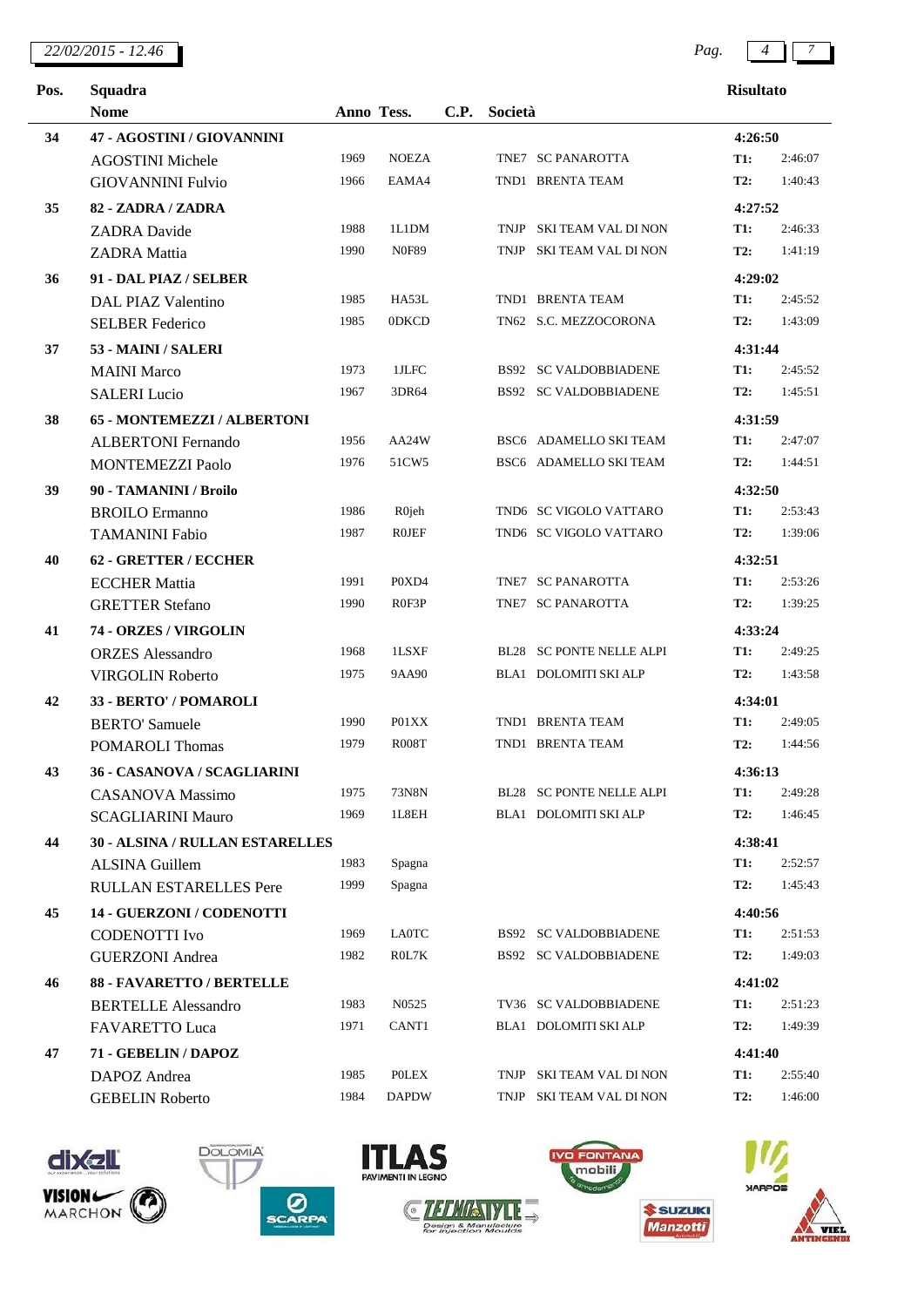| 22/02/2015 - 12.46 | Pag |  |
|--------------------|-----|--|
|                    |     |  |

| $\sim$ |  |
|--------|--|
|        |  |

| Risultato |  |
|-----------|--|

| Pos. | Squadra                      |      |              |  |            |                              |            | <b>Risultato</b> |  |  |  |
|------|------------------------------|------|--------------|--|------------|------------------------------|------------|------------------|--|--|--|
|      | <b>Nome</b>                  |      |              |  | Anno Tess. |                              |            | C.P. Società     |  |  |  |
| 48   | 60 - SILLABER / OSTERMANN    |      |              |  |            |                              | 4:41:51    |                  |  |  |  |
|      | <b>OSTERMANN Helmuth</b>     | 1967 | Austria      |  |            | RENNTEAM-ALPBACHTAL          | <b>T1:</b> | 2:57:38          |  |  |  |
|      | <b>SILLABER Alexander</b>    | 1973 | Austria      |  |            | RENNTEAM-ALPBACHTAL          | <b>T2:</b> | 1:44:13          |  |  |  |
| 49   | 86 - FEDELE / ZANIER         |      |              |  |            |                              | 4:45:41    |                  |  |  |  |
|      | <b>FEDELE</b> Michele        | 1975 | 4HX41        |  |            | UD58 US ALDO MORO PALUZZA    | <b>T1:</b> | 2:59:07          |  |  |  |
|      | <b>ZANIER Michele</b>        | 1980 | <b>FAPRX</b> |  |            | UD58 US ALDO MORO PALUZZA    | T2:        | 1:46:34          |  |  |  |
| 50   | 54 - BORTOLOTTI / PLATI      |      |              |  |            |                              | 4:47:11    |                  |  |  |  |
|      | <b>BORTOLOTTI Francesco</b>  | 1987 | <b>ROLYF</b> |  |            | TNE7 SC PANAROTTA            | <b>T1:</b> | 2:58:18          |  |  |  |
|      | <b>PLATI</b> Andrea          | 1982 | <b>ROLYH</b> |  |            | TNE7 SC PANAROTTA            | T2:        | 1:48:53          |  |  |  |
| 51   | 67 - CAROLT / TOME           |      |              |  |            |                              | 4:48:35    |                  |  |  |  |
|      | <b>CAROLT</b> Franco         | 1968 | 84R39        |  |            | PN12 SCI CLUB VALCELLINA     | <b>T1:</b> | 2:59:31          |  |  |  |
|      | <b>TOME Gianni</b>           | 1980 | <b>MOAMF</b> |  |            | PN12 SCI CLUB VALCELLINA     | T2:        | 1:49:03          |  |  |  |
| 52   | 34 - PATELLI / CRETTI        |      |              |  |            |                              | 4:49:17    |                  |  |  |  |
|      | <b>CRETTI</b> Davide         | 1988 | P0R2F        |  |            | <b>BG30 GSA SOVERE</b>       | <b>T1:</b> | 3:03:30          |  |  |  |
|      | <b>PATELLI</b> Andrea        | 1975 | C0R7D        |  |            | BS77 SC BORNO                | <b>T2:</b> | 1:45:47          |  |  |  |
| 53   | 29 - CAPOSASSI / NASSIVERA   |      |              |  |            |                              | 4:50:01    |                  |  |  |  |
|      | CAPOSASSI Hebert             | 1979 | DA27M        |  |            | <b>UD25 SS FORNESE</b>       | <b>T1:</b> | 3:05:06          |  |  |  |
|      | <b>NASSIVERA Marco</b>       | 1982 | M0P8M        |  |            | <b>UD25 SS FORNESE</b>       | T2:        | 1:44:55          |  |  |  |
| 54   | 32 - FAGHERAZZI / BORTOLUZZI |      |              |  |            |                              | 4:51:12    |                  |  |  |  |
|      | <b>BORTOLUZZI Luigi</b>      | 1967 | <b>EANNC</b> |  |            | BLA1 DOLOMITI SKI ALP        | <b>T1:</b> | 3:00:54          |  |  |  |
|      | FAGHERAZZI Fabio             | 1964 | 865CN        |  |            | BLA1 DOLOMITI SKI ALP        | <b>T2:</b> | 1:50:17          |  |  |  |
| 55   | 41 - CHEMOTTI / MANI         |      |              |  |            |                              | 4:51:31    |                  |  |  |  |
|      | <b>CHEMOTTI Cristian</b>     | 1975 | CA86C        |  |            | <b>BS92 SC VALDOBBIADENE</b> | T1:        | 3:02:48          |  |  |  |
|      | <b>MANI</b> Ivan             | 1973 | 517TE        |  |            | <b>BS92 SC VALDOBBIADENE</b> | <b>T2:</b> | 1:48:42          |  |  |  |
| 56   | 80 - MORO / ZANOTELLI        |      |              |  |            |                              | 4:52:36    |                  |  |  |  |
|      | <b>MORO</b> Pio              | 1962 | 4AM10        |  |            | UD58 US ALDO MORO PALUZZA    | <b>T1:</b> | 3:01:00          |  |  |  |
|      | <b>ZANOTELLI Tommaso</b>     | 1965 | 9201T        |  |            | UD58 US ALDO MORO PALUZZA    | <b>T2:</b> | 1:51:36          |  |  |  |
| 57   | 39 - RIVA / CERVO            |      |              |  |            |                              | 4:58:36    |                  |  |  |  |
|      | <b>CERVO</b> Mauro           | 1976 | 35APY        |  |            | <b>BL12 SC ALLEGHE</b>       | <b>T1:</b> | 3:05:36          |  |  |  |
|      | <b>RIVA</b> Diego            | 1967 | F011F        |  |            | BL42 SC LA VALLE AGORDINA    | <b>T2:</b> | 1:52:59          |  |  |  |
| 58   | 44 - VAGLIA / TOSI           |      |              |  |            |                              | 5:01:24    |                  |  |  |  |
|      | <b>TOSI Marco</b>            | 1984 | N0JZJ        |  |            | <b>BS92 SC VALDOBBIADENE</b> | <b>T1:</b> | 3:12:46          |  |  |  |
|      | <b>VAGLIA Camillo</b>        | 1986 | 1JMML        |  |            | <b>BS92 SC VALDOBBIADENE</b> | <b>T2:</b> | 1:48:37          |  |  |  |
| 59   | 78 - MIORELLI / ANDERELE     |      |              |  |            |                              | 5:03:16    |                  |  |  |  |
|      | <b>ANDERELE Giovanni</b>     | 1973 | HAK9C        |  |            | TNE7 SC PANAROTTA            | <b>T1:</b> | 3:11:36          |  |  |  |
|      | <b>MIORELLI Stefan</b>       | 1982 | 1K97D        |  |            | TNA4 SC VALLE DEI LAGHI      | <b>T2:</b> | 1:51:39          |  |  |  |
| 60   | 92 - DEMONTE / TRISCONI      |      |              |  |            |                              | 5:06:23    |                  |  |  |  |
|      | <b>DEMONTE Federico</b>      | 1954 | P0NK9        |  |            | AO11 SC CORRADO GEX          | <b>T1:</b> | 3:11:51          |  |  |  |
|      | <b>TRISCONI Marco</b>        | 1951 | DAV1X        |  |            | VB13 S.C. BOGNANCO           | <b>T2:</b> | 1:54:32          |  |  |  |
| 61   | 50 - GIORI / GIACOMINI       |      |              |  |            |                              | 5:08:58    |                  |  |  |  |
|      | <b>GIACOMINI Mirco</b>       | 1973 | <b>N0HPN</b> |  |            | <b>BS92 SC VALDOBBIADENE</b> | <b>T1:</b> | 3:16:54          |  |  |  |
|      | <b>GIORI Paolo</b>           | 1974 | N08W4        |  |            | <b>BS92 SC VALDOBBIADENE</b> | <b>T2:</b> | 1:52:03          |  |  |  |
|      |                              |      |              |  |            |                              |            |                  |  |  |  |













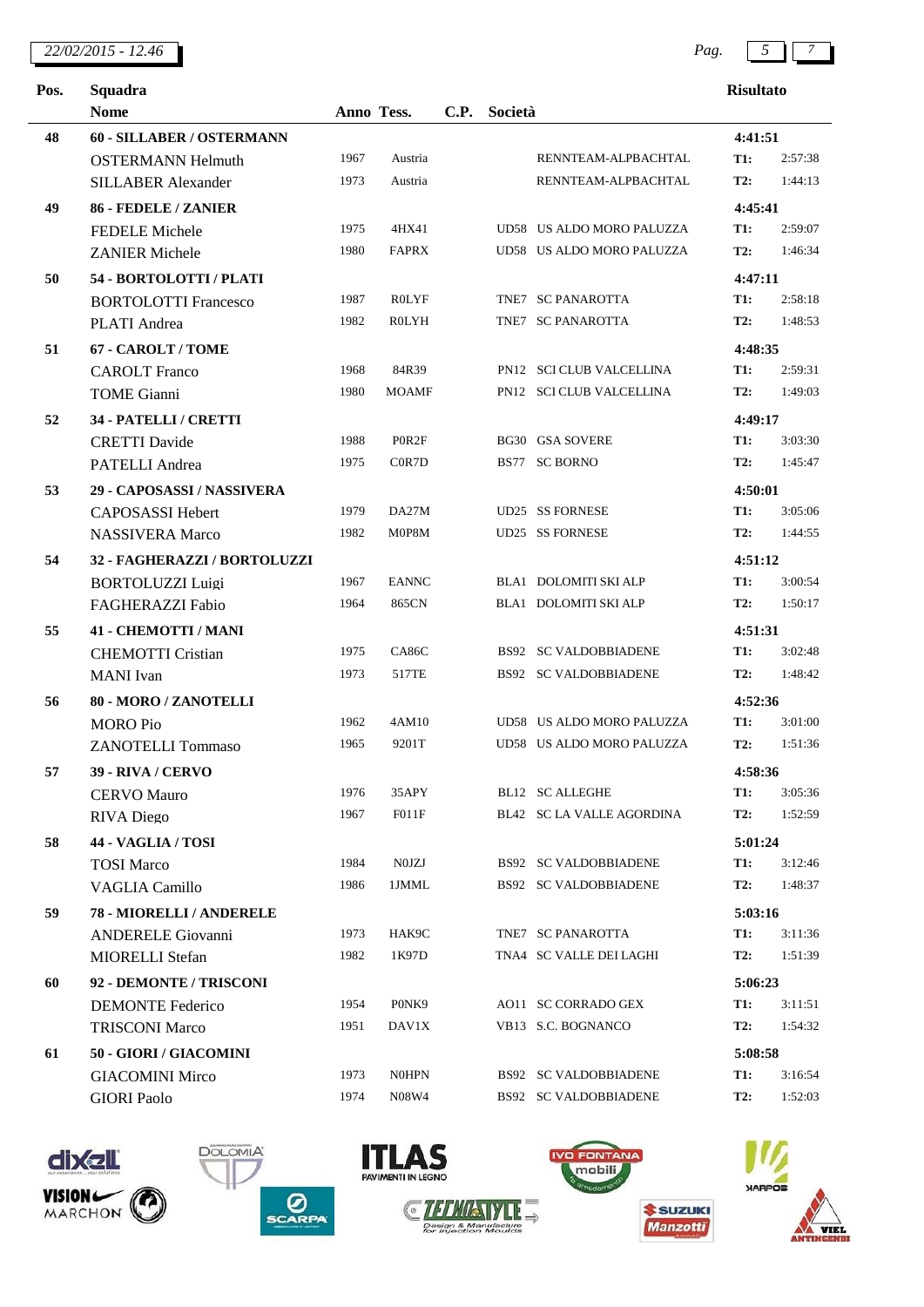*22/02/2015 - 12.46 Pag. 6 7*

 $\overline{a}$ 

| × |
|---|
|---|



| <b>Risultato</b> |  |
|------------------|--|
|                  |  |

| Squadra<br>Pos. |                                 |      |              |      | <b>Risultato</b> |                                 |            |         |
|-----------------|---------------------------------|------|--------------|------|------------------|---------------------------------|------------|---------|
|                 | <b>Nome</b><br>Anno Tess.       |      |              | C.P. |                  | Società                         |            |         |
| 62              | 72 - RIZZI / CHIOCCHETTI        |      |              |      |                  |                                 | 5:14:30    |         |
|                 | <b>CHIOCCHETTI Franceso</b>     | 1972 | <b>HAMRY</b> |      |                  | TN45 SKI TEAM FASSA             | <b>T1:</b> | 3:23:21 |
|                 | <b>RIZZI</b> Michele            | 1984 | <b>PORET</b> |      |                  | TN45 SKI TEAM FASSA             | <b>T2:</b> | 1:51:09 |
| 63              | 84 - DAL MOLIN / SOLINAS        |      |              |      |                  |                                 | 5:16:15    |         |
|                 | <b>DAL MOLIN Michele</b>        | 1969 | <b>LATJF</b> |      |                  | BL28 SC PONTE NELLE ALPI        | <b>T1:</b> | 3:24:07 |
|                 | <b>SOLINAS Mattia</b>           | 1988 | OE4A6        |      |                  | BL28 SC PONTE NELLE ALPI        | T2:        | 1:52:08 |
| 64              | 51 - SIRTO / MARCONI            |      |              |      |                  |                                 | 5:17:54    |         |
|                 | <b>MARCONI</b> Cristian         | 1975 | <b>R0F42</b> |      |                  | VR52 USD CAMPOFONTANA           | <b>T1:</b> | 3:20:42 |
|                 | <b>SIRTO Alberto</b>            | 1978 | M0MF0        |      |                  | VR52 USD CAMPOFONTANA           | T2:        | 1:57:11 |
| 65              | 61 - POLIN / ABORDI             |      |              |      |                  |                                 | 5:19:30    |         |
|                 | <b>ABORDI</b> Marco             | 1976 | 4HLFX        |      |                  | BLA1 DOLOMITI SKI ALP           | <b>T1:</b> | 3:22:07 |
|                 | <b>POLIN Michele</b>            | 1975 | 3170         |      |                  | <b>BLA1 DOLOMITI SKI ALP</b>    | <b>T2:</b> | 1:57:22 |
| 66              | 75 - DAL MAS / ROSSA            |      |              |      |                  |                                 | 5:20:26    |         |
|                 | DAL MAS Jacopo                  | 1969 | LATJE        |      |                  | <b>BL28 SC PONTE NELLE ALPI</b> | <b>T1:</b> | 3:27:30 |
|                 | ROSSA Renzo                     | 1968 | 06LT5        |      |                  | BL28 SC PONTE NELLE ALPI        | <b>T2:</b> | 1:52:56 |
| 67              | <b>45 - BUSATO / DE VALERIO</b> |      |              |      |                  |                                 | 5:21:09    |         |
|                 | <b>BUSATO Piero</b>             | 1975 | <b>T0A30</b> |      |                  | BLA1 DOLOMITI SKI ALP           | <b>T1:</b> | 3:20:18 |
|                 | DE VALERIO Angelo               | 1974 | EAN7Z        |      |                  | BLA1 DOLOMITI SKI ALP           | <b>T2:</b> | 2:00:50 |
| 68              | 43 - CORSI / BRUSCHETTI         |      |              |      |                  |                                 | 5:22:28    |         |
|                 | <b>BRUSCHETTI Luca</b>          | 1966 | <b>N0A76</b> |      |                  | TN45 SKI TEAM FASSA             | <b>T1:</b> | 3:26:05 |
|                 | <b>CORSI Adolfo</b>             | 1961 | <b>POYKZ</b> |      |                  | TN45 SKI TEAM FASSA             | <b>T2:</b> | 1:56:23 |
| 69              | 85 - BEN / MIOLA                |      |              |      |                  |                                 | 5:23:40    |         |
|                 | <b>BEN Paolo</b>                | 1978 | 35DTO        |      |                  | BL42 SC LA VALLE AGORDINA       | T1:        | 3:22:38 |
|                 | <b>MIOLA</b> Gianni             | 1979 | 73NL3        |      |                  | <b>BL12 SC ALLEGHE</b>          | <b>T2:</b> | 2:01:02 |
| 70              | 94 - PIANON / DE MIN            |      |              |      |                  |                                 | 5:26:11    |         |
|                 | DE MIN Gianluca                 | 1971 | 8779H        |      |                  | BLA1 DOLOMITI SKI ALP           | <b>T1:</b> | 3:25:17 |
|                 | PIANON Andrea                   | 1975 | P0NR7        |      |                  | BLA1 DOLOMITI SKI ALP           | <b>T2:</b> | 2:00:53 |
| 71              | 77 - SANSONETTI / DE POL        |      |              |      |                  |                                 | 5:29:32    |         |
|                 | DE POL Franco                   | 1959 | 4HH4D        |      |                  | PN12 SCI CLUB VALCELLINA        | <b>T1:</b> | 3:26:06 |
|                 | <b>SANSONETTI Paolo</b>         | 1969 | 84R38        |      |                  | PN12 SCI CLUB VALCELLINA        | <b>T2:</b> | 2:03:26 |
| 72              | 79 - CELEGHINI / MAZZOLANI      |      |              |      |                  |                                 | 5:32:45    |         |
|                 | <b>CELEGHINI Federico</b>       | 1971 | <b>MOHAH</b> |      |                  | PRA4 A.S.D. KINOMANA SKIALP     | <b>T1:</b> | 3:27:04 |
|                 | <b>MAZZOLANI Marco</b>          | 1971 | <b>N0FCD</b> |      |                  | PRA4 A.S.D. KINOMANA SKIALP     | T2:        | 2:05:41 |
| 73              | 56 - VENTURELLI / CASTEGNATI    |      |              |      |                  |                                 | 5:33:27    |         |
|                 | <b>CASTEGNATI Claudio</b>       | 1973 | <b>DAEHE</b> |      |                  | <b>BS92 SC VALDOBBIADENE</b>    | <b>T1:</b> | 3:28:19 |
|                 | VENTURELLI Giovanni             | 1971 | 408ME        |      |                  | BS27 A.S.D. FRANCIACORTA SKI    | <b>T2:</b> | 2:05:07 |
| 74              | 95 - TARGETTI / BENEDETTI       |      |              |      |                  |                                 | 5:34:19    |         |
|                 | <b>BENEDETTI</b> Jacopo         | 1968 | 76HAT        |      |                  | FI51 SC LANCIOTTO               | <b>T1:</b> | 3:30:17 |
|                 | <b>TARGETTI</b> Lorenzo         | 1967 | <b>POMTN</b> |      | FI51             | <b>SC LANCIOTTO</b>             | <b>T2:</b> | 2:04:02 |
| 75              | 58 - PINARELLO / DEL COL        |      |              |      |                  |                                 | 5:38:40    |         |
|                 | DEL COL Roberto                 | 1971 | T042F        |      |                  | AO12 S.C. GRAN COMBAIN          | <b>T1:</b> | 3:33:55 |
|                 | PINARELLO Marco                 | 1969 | <b>R0A50</b> |      |                  | TV36 SC VALDOBBIADENE           | <b>T2:</b> | 2:04:45 |













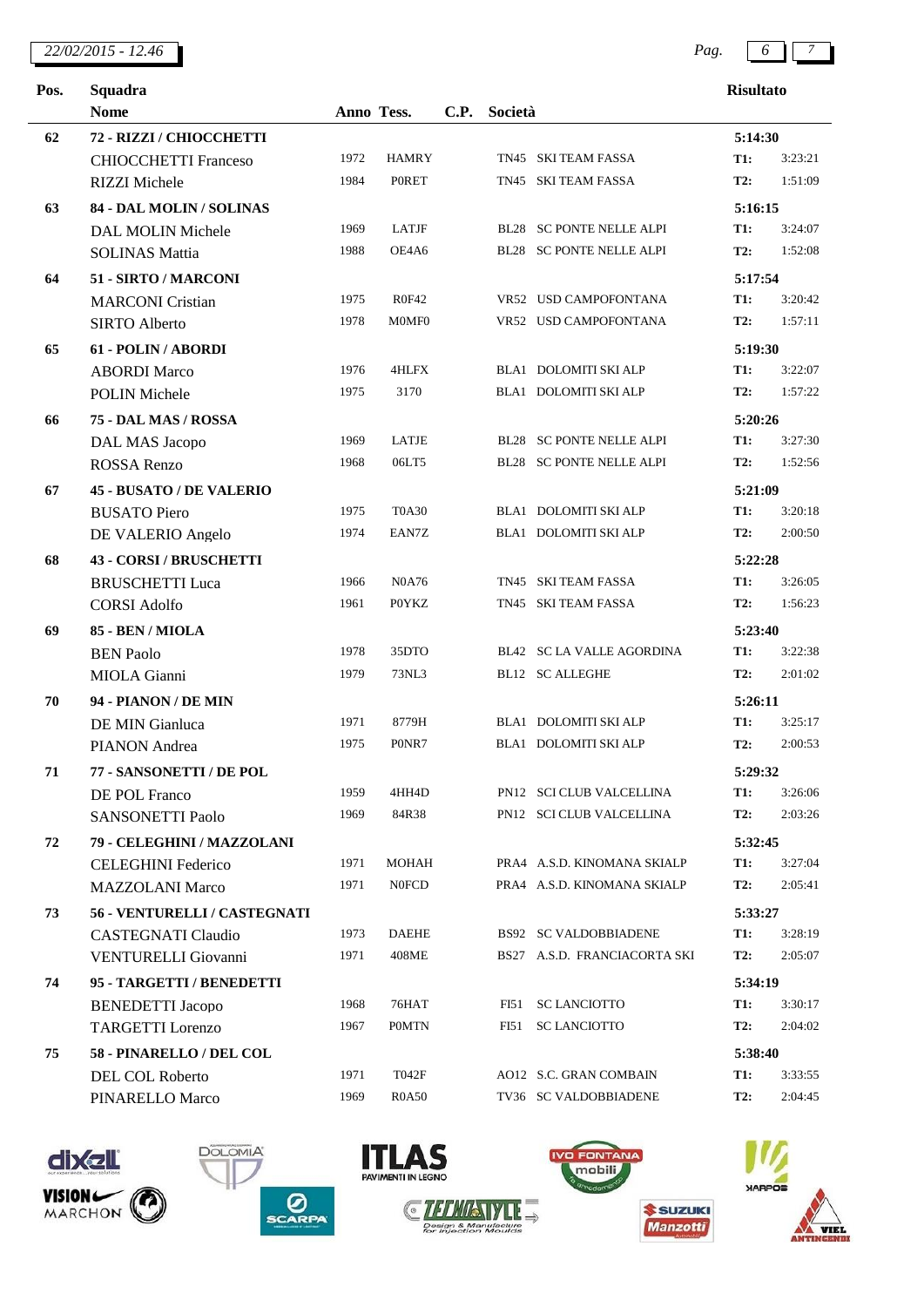*22/02/2015 - 12.46 Pag. 7 7*

| , |  |
|---|--|
|   |  |

|  | Rienltotc |  |  |
|--|-----------|--|--|

| Pos. | Squadra                        | <b>Risultato</b> |                                |      |             |                          |            |         |
|------|--------------------------------|------------------|--------------------------------|------|-------------|--------------------------|------------|---------|
|      | <b>Nome</b>                    | Anno Tess.       |                                | C.P. | Società     |                          |            |         |
| 76   | 93 - DE BATTISTA / VECELLIO    |                  |                                |      |             |                          | 5:39:16    |         |
|      | DE BATTISTA Daniele            | 1977             | R <sub>0</sub> PV <sub>A</sub> |      | BLA1        | DOLOMITI SKI ALP         | T1:        | 3:34:02 |
|      | VECELLIO Federica              | 1971             | 636LD                          |      |             | BLA1 DOLOMITI SKI ALP    | T2:        | 2:05:13 |
| 77   | 37 - FUSETTI/ MASARIN          |                  |                                |      |             |                          | 5:58:52    |         |
|      | FUSETTI Davide                 | 1971             | M066A                          |      | <b>PN28</b> | MONTANAIA RACING         | <b>T1:</b> | 3:42:45 |
|      | <b>MASARIN Mauro</b>           | 1973             | N0HM9                          |      | <b>PN28</b> | <b>MONTANAIA RACING</b>  | T2:        | 2:16:07 |
| 78   | <b>35 - GRASSI/ PROVETTINI</b> |                  |                                |      |             |                          | 6:33:45    |         |
|      | <b>GRASSI</b> Stefano          | 1976             | T <sub>0</sub> 2PM             |      |             | MO38 S.C. SESTOLA A.S.D. | <b>T1:</b> | 4:07:58 |
|      | PROVETTINI Nicolo'             | 1982             | R <sub>0</sub> KK <sub>4</sub> |      |             | MO38 S.C. SESTOLA A.S.D. | T2:        | 2:25:46 |
| 79   | 48 - BOSIO / BOLPAGNI          |                  |                                |      |             |                          | 6:59:25    |         |
|      | <b>BOSIO</b> Alberto           | 1976             | <b>TOATH</b>                   |      | <b>BS92</b> | <b>SC VALDOBBIADENE</b>  | T1:        | 4:24:08 |
|      | <b>BOLPAGNI Herivan</b>        | 1973             | <b>R0PFD</b>                   |      | <b>BS92</b> | <b>SC VALDOBBIADENE</b>  | T2:        | 2:35:16 |

*Stampato alle ore 12.46*









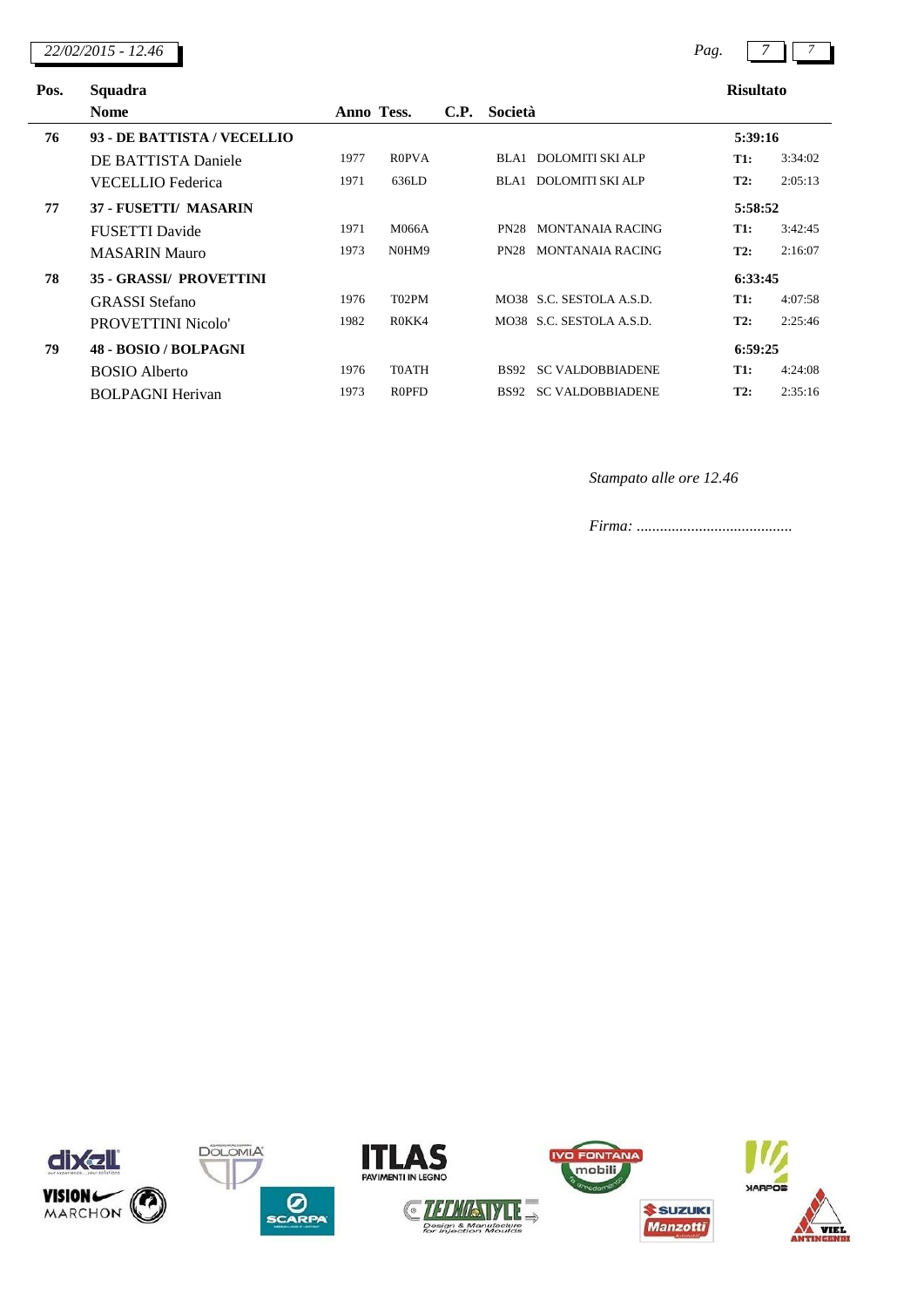







## **ASSOLUTA FEMMINILE**

|                     | Denominazione gara:              | Transcavallo -<br>Tappa 2             |                         |                         |                    |                   |
|---------------------|----------------------------------|---------------------------------------|-------------------------|-------------------------|--------------------|-------------------|
| Località:           |                                  | Tambre - Alpago                       |                         | Cod. gara:              | <b>XP030</b>       |                   |
| Soc. organizzatrice |                                  | <b>DOLOMITI SKI ALP</b>               |                         | Cod.società:            | BLA <sub>1</sub>   |                   |
| Indirizzo società   |                                  |                                       |                         | Email:                  |                    |                   |
|                     | <b>CARATTERISTICHE TECNICHE:</b> |                                       |                         |                         |                    |                   |
| Nome pista:         |                                  | Monte Guslon - Vallazza Tecnica gara: |                         | Classica                | Partenza:          | <b>Mass Start</b> |
| Lunghezza:          |                                  | 10200                                 | Dislivello:             | 2750                    | Quota massima:     | 2170              |
| Ora partenza:       |                                  | 9:59:45                               | Condizioni meteo:       | <b>NEVICATA INTENSA</b> | Dislivello salita: | 1385              |
| Tipo neve:          |                                  | <b>FRESCA FARINOSA</b>                | Temperatura neve:       | -1                      | Temperatura:       | $-1$              |
| <b>GIURIA:</b>      |                                  |                                       |                         |                         |                    |                   |
| Delegato Tecnico    |                                  |                                       | <b>DE VETTORI CARLO</b> |                         | 8779F              |                   |
|                     | Assistente Delegato Tecnico      |                                       | <b>ZIN LAURA</b>        |                         | <b>FA5C4</b>       |                   |
| Direttore di Gara   |                                  |                                       | <b>DE PRA CHRISTIAN</b> |                         | 87ATN              |                   |
| Direttore di Pista  |                                  |                                       | <b>BARATTIN ALEX</b>    |                         | 35D6H              |                   |
| Cronometraggio:     |                                  | Timing Data Service S.r.l.            |                         |                         |                    |                   |
|                     | 22/02/2015 - 12.46               |                                       |                         |                         | Pag.               |                   |
| Pos.                | Squadra                          |                                       |                         |                         | <b>Risultato</b>   |                   |
|                     | <b>Nome</b>                      |                                       | Anno Tess.<br>C.P.      | Società                 |                    |                   |
| 1                   |                                  | 101 - BESSEGHINI / NICOLINI           |                         |                         | 3:59:09            |                   |

|                         | <b>BESSEGHINI Laura</b>           | 1976 | 62A9C        |      | SO31 SC SONDALO               | <b>T1:</b> | 2:26:37 |
|-------------------------|-----------------------------------|------|--------------|------|-------------------------------|------------|---------|
|                         | NICOLINI Elena                    | 1988 | 1KM9         |      | TND1 BRENTA TEAM              | T2:        | 1:32:32 |
| $\overline{2}$          | 100 - VALMASSOI / TOMATIS         |      |              |      |                               | 4:02:15    |         |
|                         | TOMATIS Katia                     | 1981 | <b>EAFLW</b> |      | CN40 SC 3 RIFUGI CAI MONDOVI' | <b>T1:</b> | 2:27:10 |
|                         | VALMASSOI Martina                 | 1989 | 35CAX        |      | BLA1 DOLOMITI SKI ALP         | T2:        | 1:35:05 |
| 3                       | <b>105 - DE FILIPPO / STUFFER</b> |      |              |      |                               | 4:28:03    |         |
|                         | DE FILIPPO Cecilia                | 1980 | 73LED        |      | BLA1 DOLOMITI SKI ALP         | <b>T1:</b> | 2:45:55 |
|                         | <b>STUFFER Birgit</b>             | 1976 | <b>AAHZW</b> | BZ11 | <b>ASV GOSSENSASS</b>         | T2:        | 1:42:07 |
| $\overline{\mathbf{4}}$ | 103 - OSLER / GHIRARDI            |      |              |      |                               | 4:33:43    |         |
|                         | <b>GHIRARDI</b> Corinna           | 1979 | R0F8H        |      | BSC6 ADAMELLO SKI TEAM        | <b>T1:</b> | 2:47:52 |
|                         | <b>OSLER</b> Federica             | 1983 | HA811        |      | TN40 SC L'ARCOBALENO          | T2:        | 1:45:51 |
| 5                       | 107 - BONETTO / BERGHAMMER        |      |              |      |                               | 4:57:54    |         |
|                         | <b>BONETTO Elisabeth</b>          | 1990 | Francia      |      | <b>TEAM ECRIN</b>             | T1:        | 3:05:09 |
|                         | <b>BERGHAMMER Sylvia</b>          | 1982 | Austria      |      | <b>TEAM ECRIN</b>             | T2:        | 1:52:45 |
|                         |                                   |      |              |      |                               |            |         |







**DOLOMIA** 



**ITLAS** 



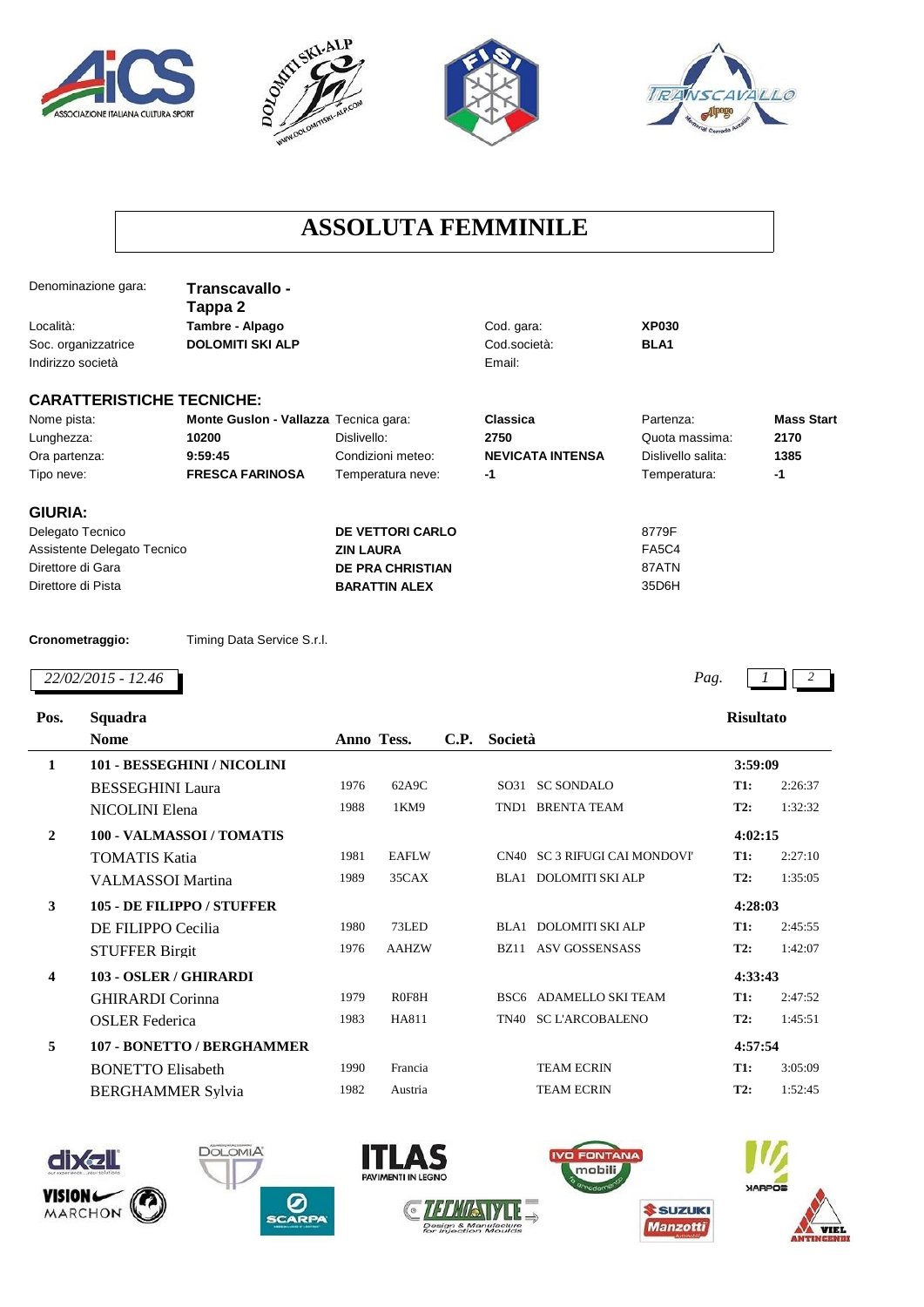|      | 22/02/2015 - 12.46        |            |       |      |             |                                | Pag. |                  |         |
|------|---------------------------|------------|-------|------|-------------|--------------------------------|------|------------------|---------|
| Pos. | Squadra                   |            |       |      |             |                                |      | <b>Risultato</b> |         |
|      | <b>Nome</b>               | Anno Tess. |       | C.P. | Società     |                                |      |                  |         |
| 6    | 104 - IACHELINI / SCALET  |            |       |      |             |                                |      | 5:27:58          |         |
|      | <b>IACHELINI</b> Federica | 1987       | M016H |      | <b>TNJP</b> | <b>SKI TEAM VAL DI NON</b>     |      | <b>T1:</b>       | 3:26:28 |
|      | <b>SCALET Marta</b>       | 1993       | N03M8 |      | BZF9        | <b>S.C. GARDENA RAIFFEISEN</b> |      | <b>T2:</b>       | 2:01:30 |

*Stampato alle ore 12.46*









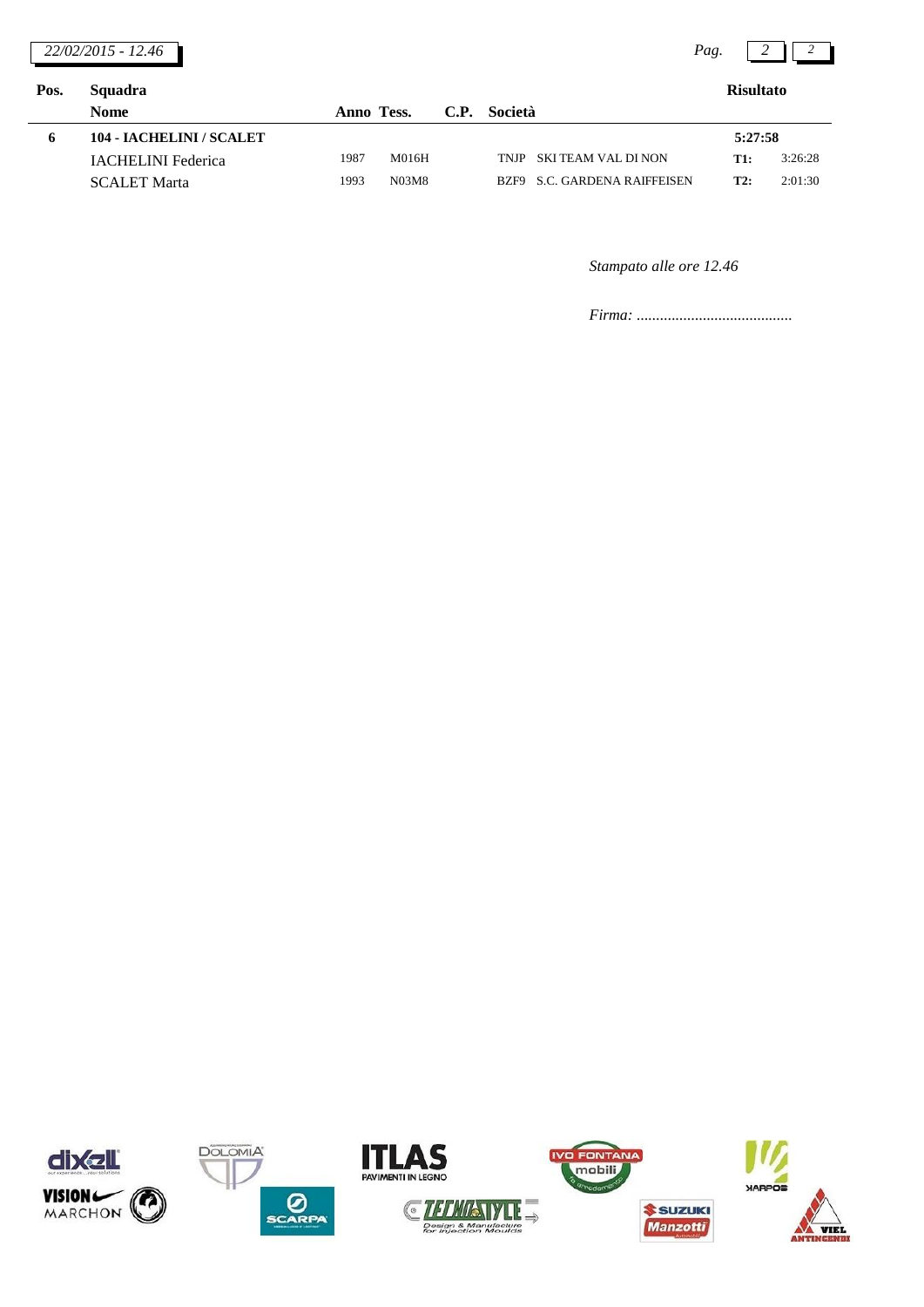







## *Risultati ufficiali 22/02/2015 - 13.03*

| Denominazione gara:<br>Località:<br>Soc. organizzatrice<br>Indirizzo società | Transcavallo - CAD/JUN<br>Tambre - Alpago<br><b>SC DOLOMITI SKI-ALP</b><br>VIA ROMA 16, 32013 LONGARONE BL |                         | Cod. gara:<br>Cod.società:<br>Email: | <b>XP031</b><br>BLA <sub>1</sub><br>yanet@libero.it |                   |  |
|------------------------------------------------------------------------------|------------------------------------------------------------------------------------------------------------|-------------------------|--------------------------------------|-----------------------------------------------------|-------------------|--|
| <b>CARATTERISTICHE TECNICHE:</b>                                             |                                                                                                            |                         |                                      |                                                     |                   |  |
| Nome pista:                                                                  | Monte Guslon - Vallazza Tecnica gara:                                                                      |                         | Classica                             | Partenza:                                           | <b>Mass Start</b> |  |
| Lunghezza:                                                                   | 9300                                                                                                       | Dislivello:             | 1820                                 | Quota massima:                                      | 2020              |  |
| Ora partenza:                                                                | 10:16:01                                                                                                   | Condizioni meteo:       | <b>NEVICATA INTENSA</b>              | Dislivello salita:                                  | 920               |  |
| Tipo neve:                                                                   | <b>FRESCA - FARINOSA</b><br>Temperatura neve:                                                              |                         | -1                                   | Temperatura:                                        | $-1$              |  |
| <b>GIURIA:</b>                                                               |                                                                                                            |                         |                                      |                                                     |                   |  |
| Delegato Tecnico                                                             |                                                                                                            | DE VETTORI CARLO        |                                      | 8779F                                               |                   |  |
| Assistente Delegato Tecnico                                                  |                                                                                                            | <b>ZIN LAURA</b>        |                                      | FA5C4                                               |                   |  |
| Direttore di Gara                                                            |                                                                                                            | <b>DE PRA CHRISTIAN</b> |                                      | 87ATN                                               |                   |  |
| Direttore di Pista                                                           |                                                                                                            | <b>BARATTIN ALEX</b>    |                                      | 35D6H                                               |                   |  |

**Cronometraggio:** Timing Data Service S.r.l.

*Pag. 1 1*

# **JUNIOR FEMMINILE**

| Pos. | Pett. | Tess.        | Cognome Nome       | Cat. 1      | Anno Società |                                           | Tempo Penalità          |
|------|-------|--------------|--------------------|-------------|--------------|-------------------------------------------|-------------------------|
|      | 202   | 86935        | DE SILVESTRO Alba  | <b>GIOF</b> | 1995 BLA1    | SC DOLOMITI SKI-ALP                       | $1:23:18.0$ $0:00:00.0$ |
|      | 203   |              | CAH48 MARTINI Mara | <b>GIOF</b> | 1997 UD6F    | BECHMANN CULTURA E SP 1:39:41.8 0:00:00.0 |                         |
|      | 204   | <b>FAFCP</b> | CORAZZA Laura      | <b>GIOF</b> | 1997 BLA1    | SC DOLOMITI SKI-ALP                       | $1:53:19.2$ $0:00:00.0$ |

#### *Stampato alle ore 13.03*

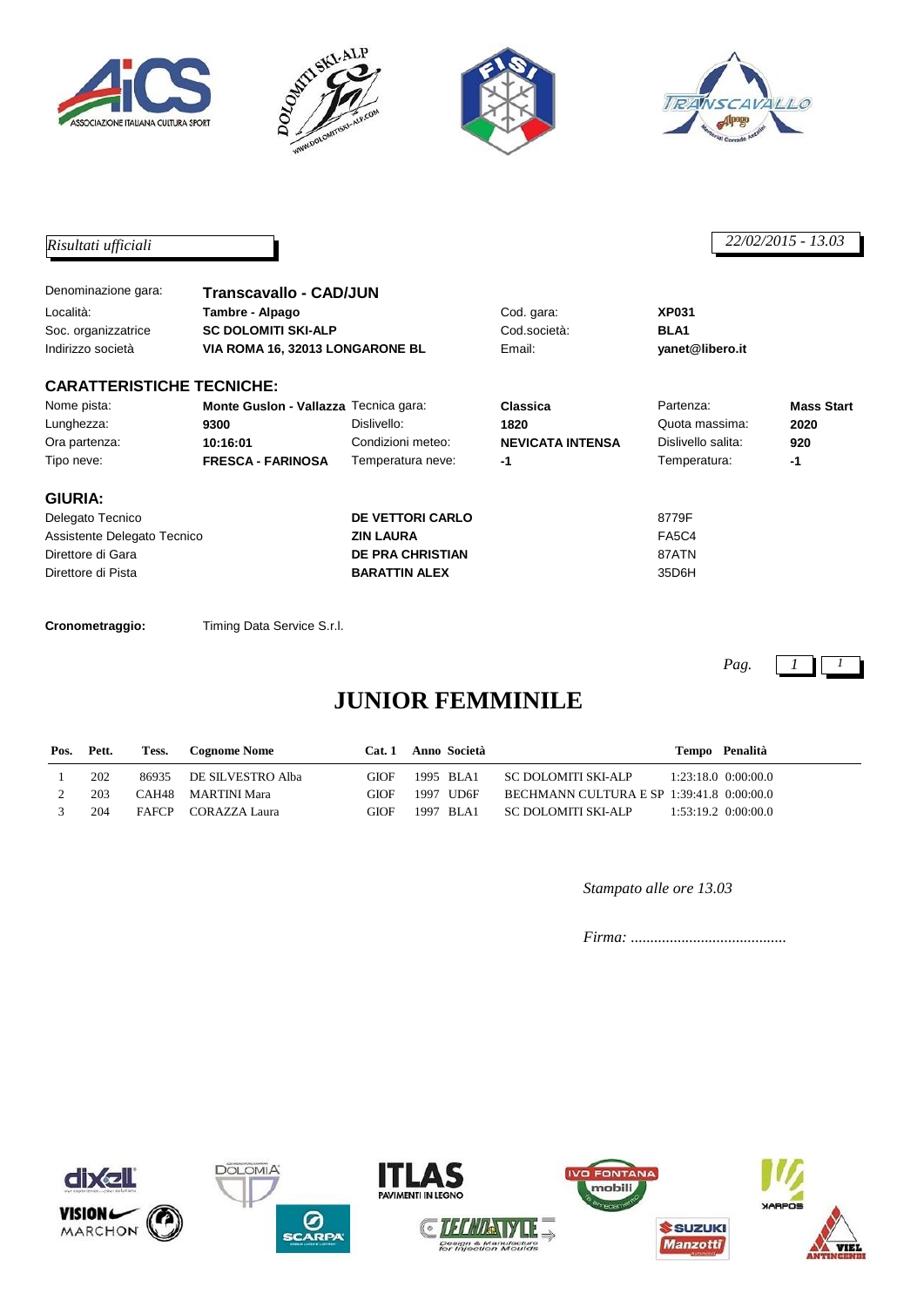







## *Risultati ufficiali 22/02/2015 - 13.03*

| Denominazione gara:              | Transcavallo - CAD/JUN                        |                         |                         |                    |                   |  |
|----------------------------------|-----------------------------------------------|-------------------------|-------------------------|--------------------|-------------------|--|
| Località:                        | Tambre - Alpago                               |                         | Cod. gara:              | <b>XP031</b>       |                   |  |
| Soc. organizzatrice              | <b>SC DOLOMITI SKI-ALP</b>                    |                         | Cod.società:            | BLA <sub>1</sub>   |                   |  |
| Indirizzo società                | VIA ROMA 16, 32013 LONGARONE BL               |                         | Email:                  |                    |                   |  |
| <b>CARATTERISTICHE TECNICHE:</b> |                                               |                         |                         |                    |                   |  |
| Nome pista:                      | Monte Guslon - Vallazza Tecnica gara:         |                         | Classica                | Partenza:          | <b>Mass Start</b> |  |
| Lunghezza:                       | 9300                                          | Dislivello:             | 1820                    | Quota massima:     | 2020              |  |
| Ora partenza:                    | 10:16:01                                      | Condizioni meteo:       | <b>NEVICATA INTENSA</b> | Dislivello salita: | 920               |  |
| Tipo neve:                       | <b>FRESCA - FARINOSA</b><br>Temperatura neve: |                         | $-1$                    | Temperatura:       | -1                |  |
| <b>GIURIA:</b>                   |                                               |                         |                         |                    |                   |  |
| Delegato Tecnico                 |                                               | <b>DE VETTORI CARLO</b> |                         | 8779F              |                   |  |
| Assistente Delegato Tecnico      |                                               | <b>ZIN LAURA</b>        |                         | <b>FA5C4</b>       |                   |  |
| Direttore di Gara                |                                               | <b>DE PRA CHRISTIAN</b> |                         | 87ATN              |                   |  |
| Direttore di Pista               |                                               | <b>BARATTIN ALEX</b>    |                         | 35D6H              |                   |  |

**Cronometraggio:** Timing Data Service S.r.l.

*Pag. 1 1*

# **JUNIOR MASCHILE**

| Pos. | Pett. | Tess.        | <b>Cognome Nome</b>   | Cat.1       | Anno Società |                            | Tempo Penalità          |
|------|-------|--------------|-----------------------|-------------|--------------|----------------------------|-------------------------|
|      | 212   | N0F06        | <b>LOSS</b> Enrico    | GIOM        | 1997 TV36    | <b>SC VALDOBBIADENE</b>    | $1:16:19.7$ 0:00:00.0   |
|      | 208   | CA4HX        | PETTINA' Fabio        | <b>GIOM</b> | 1996 VI41    | SCI CAI SCHIO              | $1:17:40.7$ 0:00:00.0   |
|      | 214   | FAD73        | CUEL Matteo           | GIOM        | 1997 VI41    | SCI CAI SCHIO              | $1:19:17.7$ $0:00:00.0$ |
| 4    | 213   | <b>DAKHV</b> | <b>RONZON Erwin</b>   | <b>GIOM</b> | 1997 TV36    | <b>SC VALDOBBIADENE</b>    | $1:23:57.6$ 0:00:00.0   |
|      | 2.11  | CAR7R        | <b>FRENA David</b>    | <b>GIOM</b> | 1996 TND1    | <b>BRENTA TEAM</b>         | $1:25:22.1$ $0:00:00.0$ |
| 6    | 209   | 9A1H6        | <b>FACCHIN Jacopo</b> | <b>GIOM</b> | 1995 BL28    | <b>SC PONTE NELLE ALPI</b> | $1:40:20.9$ $0:00:00.0$ |

*Stampato alle ore 13.03*